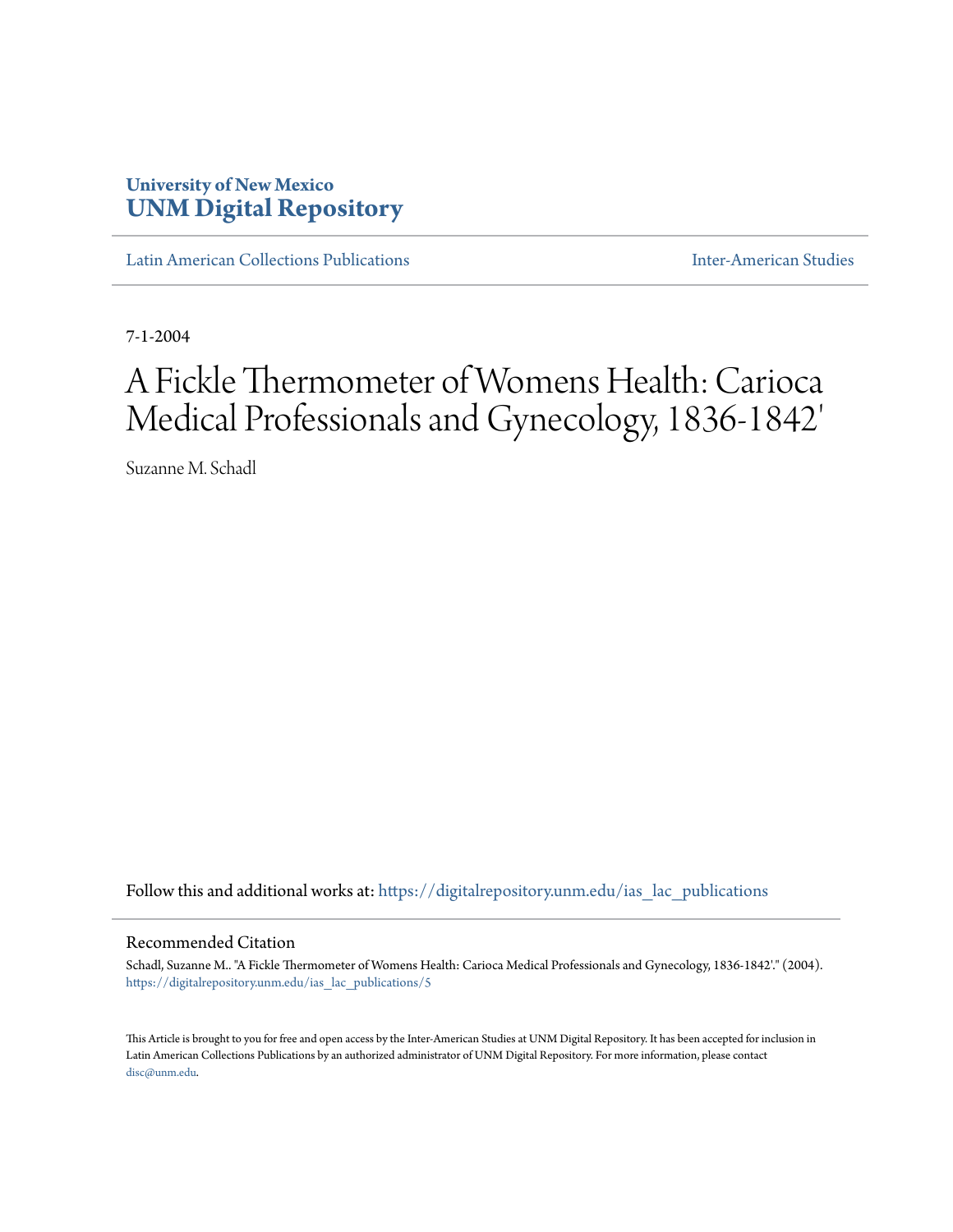### **A FICKLE THERMOMETER OF WOMEN'S HEALTH: CARIOCA MEDICALS PROFESSIONALS AND GYNECOLOGY, 1836-1842**

#### Suzanne M. Schadl\*

In 1836, José Martim da Cruz Jobim, director of the Academy of Medicine in Rio de Janeiro, began to promote medical studies of hygiene and marriage. He claimed that medical and legal professionals could help women regulate the legitimacy and good health of their children.<sup>1</sup>Most importantly, he thought physicians could monitor women's hygiene and make them more productive birthing agents for the Brazilian Empire. He called on students and other professors in the academy to impress upon women the importance of responding appropriately to the desires of puberty. Jobim asserted that young girls who were too responsive or not responsive enough to their reproductive growth could develop uterine difficulties and uncontrollable physical obsessions that would eventually lead to a host of additional problems, which might ultimately arrest Brazil's advancement. He urged physicians to impose regular consultations, physical examinations, and treatments.<sup>2</sup>

A survey of theses submitted to the medical school after its inauguration in 1836 reveals that at least a third of all graduating students researched issues in obstetrics and gynecology. Five of eighteen studies written between 1836 and 1838 dealt with menstruation and problems in prospective white mothers. The writers identified patients as translucent or pale while addressing topics like hemorrhages, birthing methods, diets for pregnancy, and hysteria.<sup>3</sup>In 1839, students examined infanticide, premature birth, miscarriage, and puberty.<sup>4</sup>In 1840, six of thirty medical theses dealt with women's health.<sup>5</sup> Interest continued to grow as the medical program became larger and as doctors became more baffled by the white woman's perceived inability to produce healthy children. In the following years, health professionals began to police sex through physical examinations of puberty, offering patients advice on the necessity for marriage and prudence.

In 1838, the medical school in Rio de Janeiro announced the availability of a new curriculum in pregnancy and childbirth. This new course was to be far more comprehensive than the obstetric training sessions established by the Crown in 1808. After 1839, young men could study to become certified physicians of obstetrics and medical advisors to the young emperor, Pedro II.<sup>6</sup>In the years following the inauguration of the program, students at the Imperial Academy of Medicine began to study varied topics in women's health. Theses and articles from that period examined the intricacies of the female mind and body to determine how apparently healthy women became ill. Their work addressed diverse themes, ranging from puberty and uterine problems to hysteria and nymphomania.<sup>7</sup>Students and professors met periodically in general sessions with the emperor to discuss such topics as the origins of vaginal inflammation and discharge as well as pain in the lower abdomen, accelerated nervousness, and difficult digestion.<sup>8</sup>They claimed women experienced these problems in tandem because of their naturally weak physical constitutions.

Doctors took an active role in promoting marriage as a means of producing a national people in the 1840s. In 1842, one of Jobim's students wrote that Brazilian women had to see their way through the erratic period of puberty before marrying because they needed sufficient time to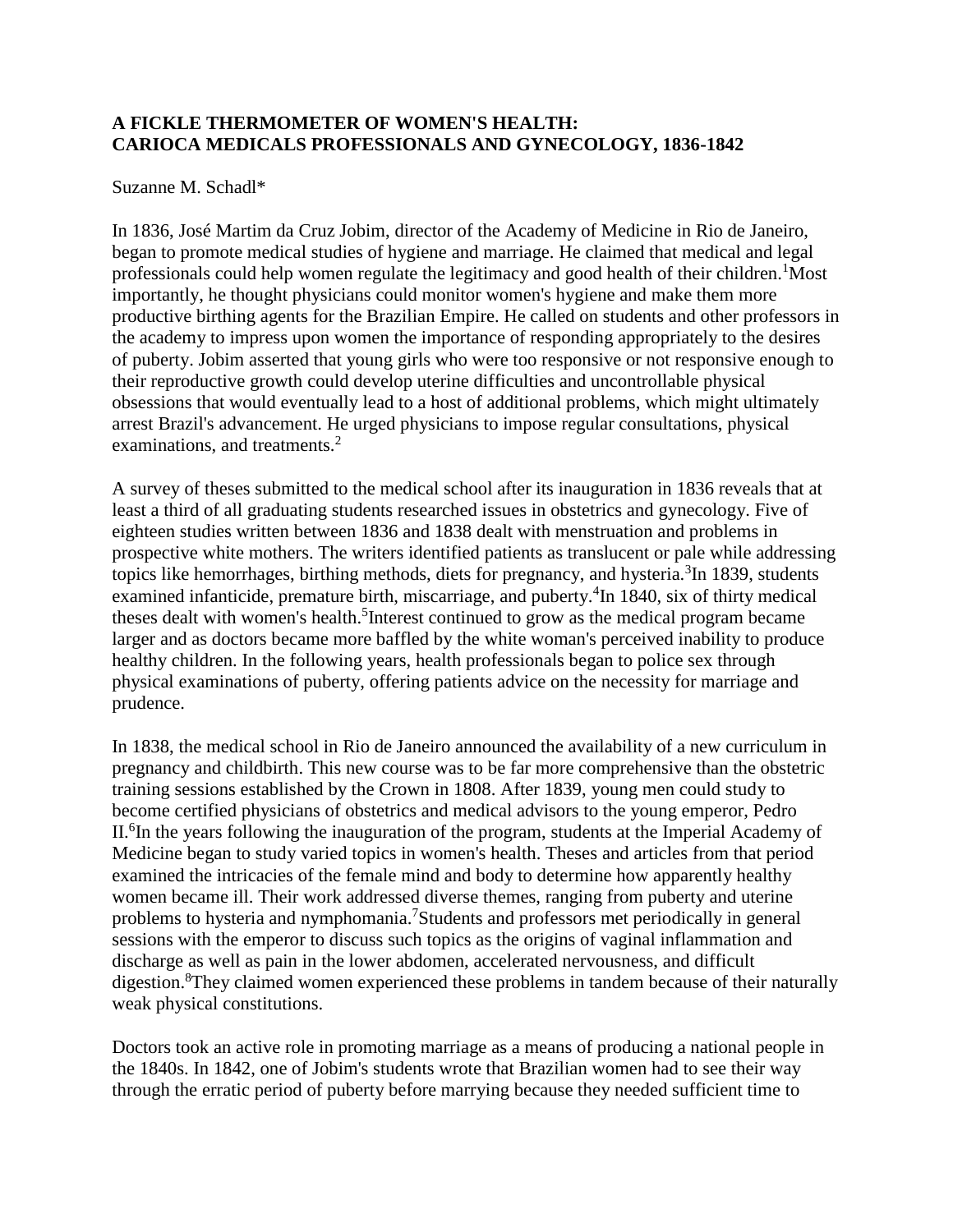develop their systems to engage in the "reproductive act."<sup>9</sup>This student felt that marriage and reproduction coalesced with the national project that the inability to conceive or deliver a child could give Imperial Brazilian authorities the right to determine when to prohibit or terminate a marriage. He wrote, "I leave it to legislators to decide if the marriage of a woman who has irrevocably lost the characteristic signs of adaptation for the propagation of the species fulfills the law or if it is contrary to the interests of the state."<sup>10</sup>As advisors on the health of the empire, young men at the Academy of Medicine influenced the decisions of city officials, grounding their arguments in medical discourse derived from a variety of Western ideas on the problem with women, but not without reference to Brazilian peculiarities.

During the Regency and the early imperial period, legislators and doctors expected white cultured women to play an essential role in the process of producing and establishing a Brazilian populace derived from Europe. As women of superior lineage, these administrators felt that white women were the best intermediaries between nature and culture. Black and mixed-race women held the dubious distinction of being closer to nature than their white counterpart and more given to impulse as a result. Like medical and scientific studies in Western Europe and the United States, Brazilian works during this era represented white women as arbitrators between man and nature. The focus on local realities is interesting though. When Brazilian physicians combined the natural reproductive function of woman with the pressures pale women faced in a tropical environment, they uncovered an impossible equation. The heat of the tropics and the cultural practices of Europeans in Rio de Janeiro merged with the apparently weak constitution of white women to provoke uterine and mental illnesses that made it difficult for such women to reproduce effectively.

Doctors did not find black and mixed-race women to be free from maladies either, but their problems were different. Using European studies, doctors in Rio de Janeiro argued that black women were naturally prone to accelerated genital growth and sexual depravity. This tendency presumably masculinized black women by enlarging their clitorises to appear and function more like a penis.<sup>11</sup>Physicians suggested that the excessive physicality of black and mixed-race women enabled their bodies to overcome certain weakness and difficulties, sparing them from contracting ailments such as chlorosis and hysteria. Their strength did not; however, seem to save them from uterine problems and occasional bouts of paranoia. In cases where doctors diagnosed black and mixed-race women with uterine problems, they generally suffered from dysmenorrhea and hemorrhages, thought to be the results of abortion and miscarriage, which doctors generally suggested had been provoked by someone without medical expertise. Nonwhite women were also famed in Brazilian medicine for complicating medical attempts to monitor women and their children on two fronts: first because they utilized midwives and folk remedies, and because they offered their services as wet nurses.<sup>12</sup>Social expectations of the era did not advocate maternal breastfeeding, since, despite some debate about its health merits, the elite still saw breastfeeding as a job for less fortunate women. It would have been nearly impossible for a privileged woman to loosen her corset and remove multiple layers of fine fabric from her breast to nurse a child.

During the 1840s, students in the Academy of Medicine described black and mixed-race wet nurses as carriers of venom and female corruption. One student wrote, "The milk slave women feed our daughters installs the source of corruption in their souls."<sup>13</sup>Another suggested, "With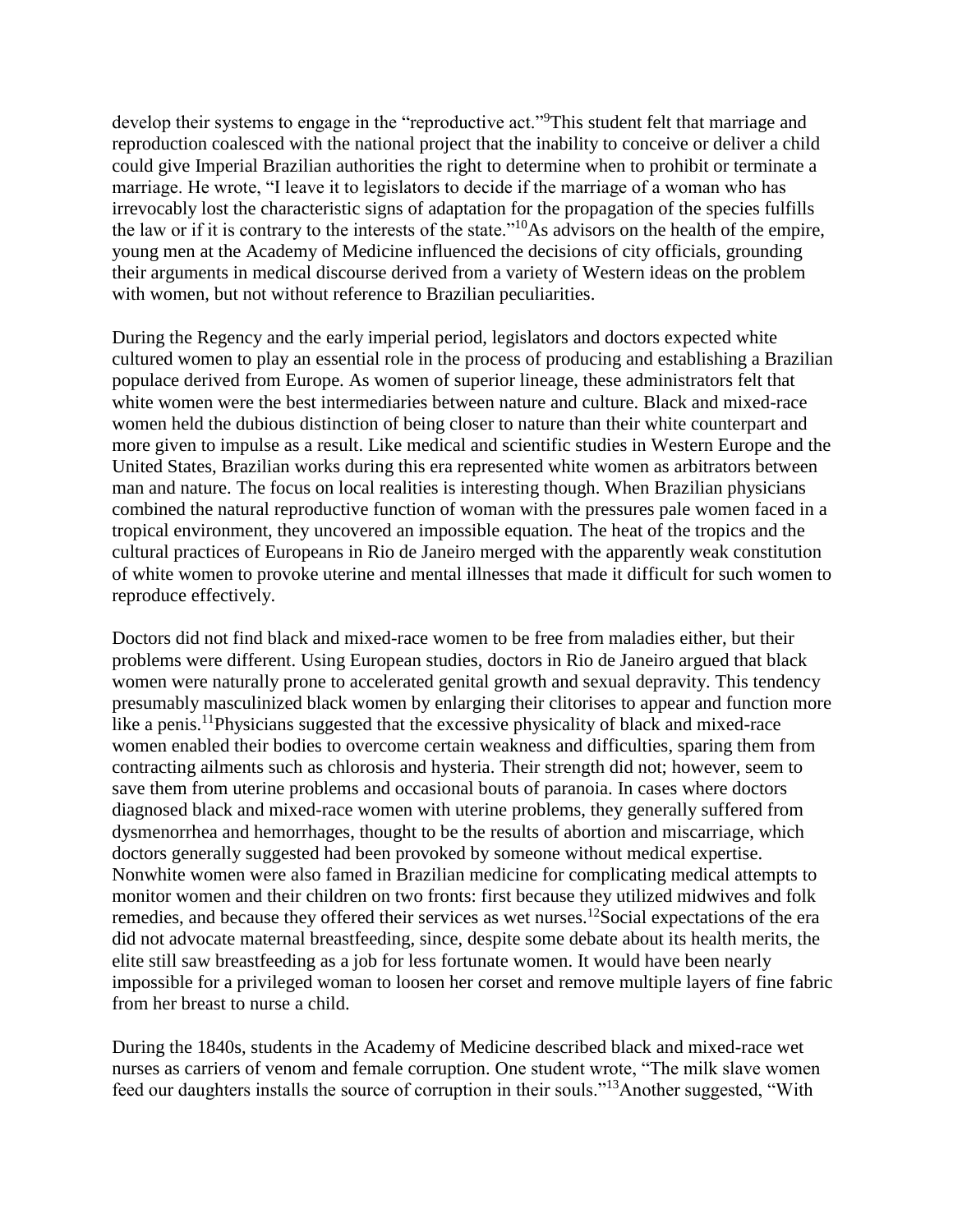milk these unfortunate children drink the venom that poisons their lives."<sup>14</sup>White women did not escape blame, either. Physicians believed they could save their children from black and mixedrace wet nurses by listening to medical advice on postnatal hygiene and nutrition. In the 1840s, elite women were increasingly encouraged to monitor their wet nurses carefully, but they were not typically advised themselves to breastfeed, as they were generally thought unfit for such a demanding job. Doctors warned white women to look for signs of infection supposedly written on the bodies of wet nurses. They urged privileged women not to mistake clean, smooth, and shiny black skin as vitality. Physicians argued that sores could remain inconspicuous, relaying the message that female diseases could be both externally graphic and concealed. One practitioner wrote: "There is nothing more deceptive and misleading than all these signs . . . since these conditions are often found in nurses who have suffered from chancres, scrofula and other diseases, which will certainly appear later in children whom they nurse."<sup>15</sup>If such diseases went unidentified, there was little for white women to do aside from shouldering the blame for placing their children in harm's way. In rare cases where privileged women did accept the responsibility of feeding their own children despite social norms, physicians implored them to consult professionals on the proper diet and clothing for a nursing mother.

The presumed necessity for medical mediation in motherhood and childcare gave physicians an opportunity to monitor women of all races. It also gave them a pretext for expressing masculine intellectual superiority. As interpreters of natural forces in the female body and consultants on reproductive matters, they stood apart from their subjects. In this capacity, physicians expressed their abilities to mend reproductive problems. For them, white upper-class women seemed more liable than women of color to submit to hygienic control because they were already under the private surveillance of men. Perhaps that explains why most obstetric studies between 1836 and 1850 (save those discussing abortion, infanticide, and prostitution) focus solely on white women and methods for teaching them how to acculturate their bodies to the hot humid climate. To the chagrin of physicians in Rio de Janeiro, surveillance seemed to be failing as white women continued to have problems and they seemed to be getting worse. In the mid-1840s, academy members became increasingly fearful that upper- and middle-class white women were acting too freely sexually and mixing secretively with men and women in hotels as clandestine prostitutes.

Black women were a different story. Physicians claimed that they were especially wild and much harder to control than white women because they tended not to seek the assistance of doctors.<sup>16</sup>Many were probably unaware of the resources available to them, and others were likely distrusting of physicians, since a visit to the hospital often paved the way for a trip to the cemetery. One student wrote, "miserable women without resources to treat their illnesses, and not wanting to receive the beneficent hand that the Santa Casa de Misericórdia extends to them, . . . give themselves over to devastating illnesses."<sup>17</sup>This presumed failure to seek help in the local charity hospital made it difficult for physicians at the Academy of Medicine to feel as if they could keep an eye on black and racially mixed women even though they tended to spend more time under public scrutiny. The fact that such women were subject to a more conspicuous and independent position in society than most white women placed them outside of the private vigilance of fathers, husbands, and brothers, but often under the gaze of a master, albeit not on a day-to-day basis. Nevertheless, some men felt that the absence of white males in the private lives of such women created an even greater challenge to surveillance.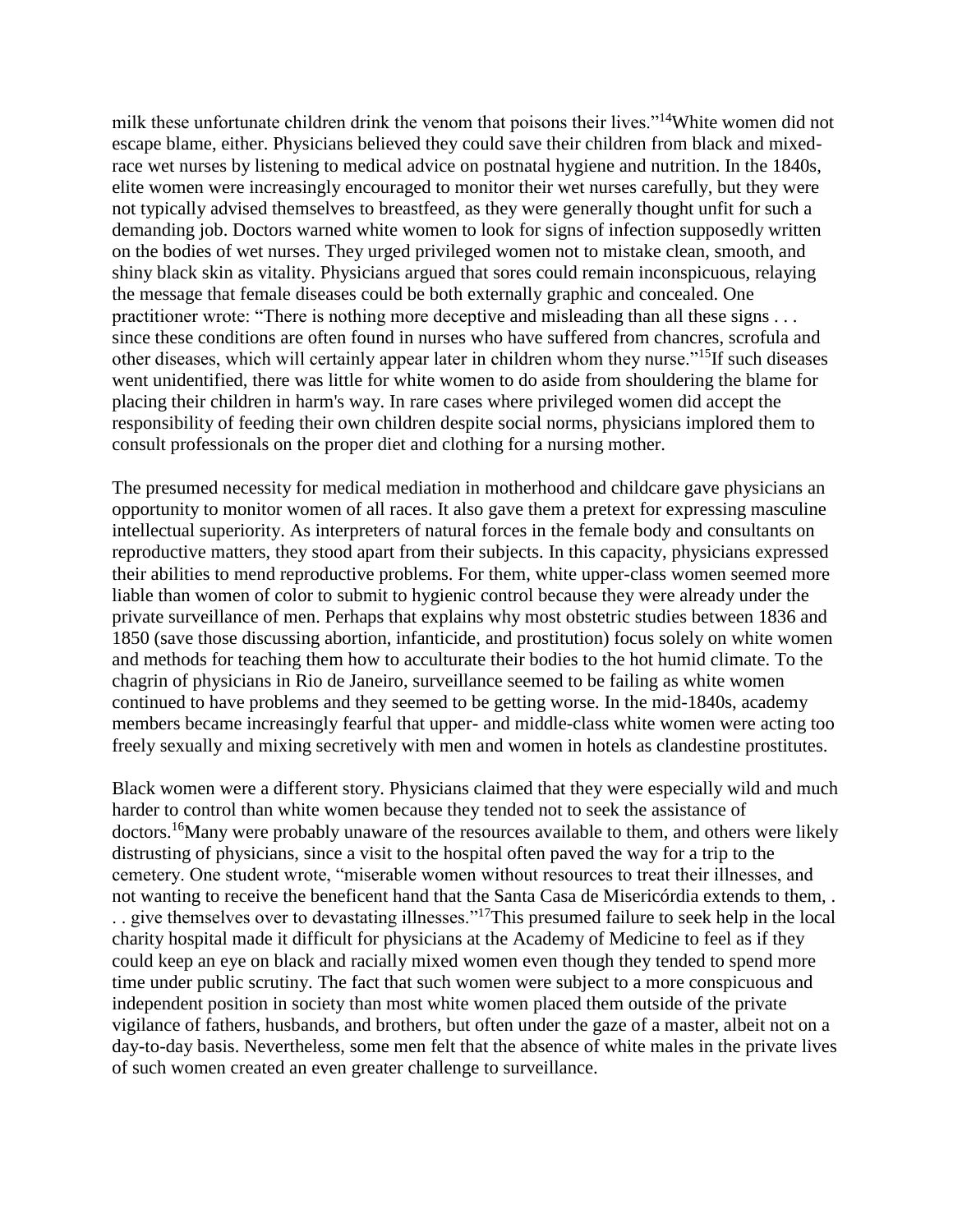While many women may have preferred midwives and the popular cures of folk medicine, a number of black and mixed-race women did enter the hospital at the Santa Casa de Misericórdia during this period. In 1839, for example, 64 freed women and 53 slaves reached out for the "beneficent hand" of the hospital.<sup>18</sup>Almost a decade later, 222 freed women and many more slave women went to the Santa Casa de Misericórdia for care.<sup>19</sup>Their chances for making it out of the hospital alive were not great. During that period 110 freed women died in the hospital. Though available hospital records do not explicitly state the illnesses treated, documentation of the surgeries conducted suggest that most patients suffered from physical difficulties brought on by poor nutrition and/or extensive physical work in the hot sun. Among the problems cited were severely sore or gangrenous legs, arms, and other extremities, as well as cataracts, liver problems, and diverse tumors.<sup>20</sup>With little reference to reproductive degeneracy in black and mixed-race women, physicians could only tie such women metonymically to ailing children through their roles as wet nurses and domestic servants.

Few cases cited in medical discourse actually established direct linkages between wet nurses and children's illness. Unfounded references were commonplace, though. One of the most respected physicians in Rio de Janeiro during much of the imperial period, José Pereira de Rego, argued that diarrhea and fever, common childhood problems, were partly the result of poor mothering and indirectly due to the overcharged sexual appetites of black wet nurses. The worst cases, he claimed, occurred when mother and wet nurses exposed children to syphilis while in the womb or at the breast, which he suggested "was very common to observe in Rio de Janeiro, usually in blacks."<sup>21</sup>Other physicians urged elite women to break from the practice of using black slave and servant women to feed their children, advocating white wet nurses or maternal breast-feeding in the spirit of Jean Jacques Rousseau who had suggested in the eighteenth century that a mother who passed her hungry child on to another woman was a bad mother. Not all physicians believed that black wet nurses were bad for children. One professor suggested that black wet nurses were safe because they sought out that type of work to improve themselves.<sup>22</sup>These mixed ideas extended from medical schools to the general populace and vice versa in pictorial representations that presented black wet nurses as mercenaries, while they labeled breastfeeding white mothers as perverted.

Perversion did not, however, define the white woman quite as it did the black woman. The story of one forty-year-old slave washerwoman is illustrative. Based on a perusal of other contemporaneous sources, her medical history did not differ much from other black women. She had successfully given birth to two children, so physicians could see no reason to suspect that her problems were uterine. Her illness seemed a lot like those usually identified in white women who had problems getting pregnant, however. She entered the charity hospital after trying a number of folk remedies that had not relieved the pain she felt in her head and stomach. When the doctor examined her, he found her mouth a little dry and her temperature dangerously above normal. Her skin seemed distended due to dehydration, and external palpitations of her stomach revealed a number of bumps in her uterus. After spending a day in the hospital, her condition worsened and she began to feel pain on the right side of her chest. Despite the fact that she had not coughed in his presence, the doctor felt that she must have been suffering from pleurisy since that was common in poor women. He decided on a regimen of bloodletting and emollients that made matters worse, and after twenty-one days in the hospital, the woman died, not because of pleurisy or uterine illness but because of a mass of hair in her bladder revealed during an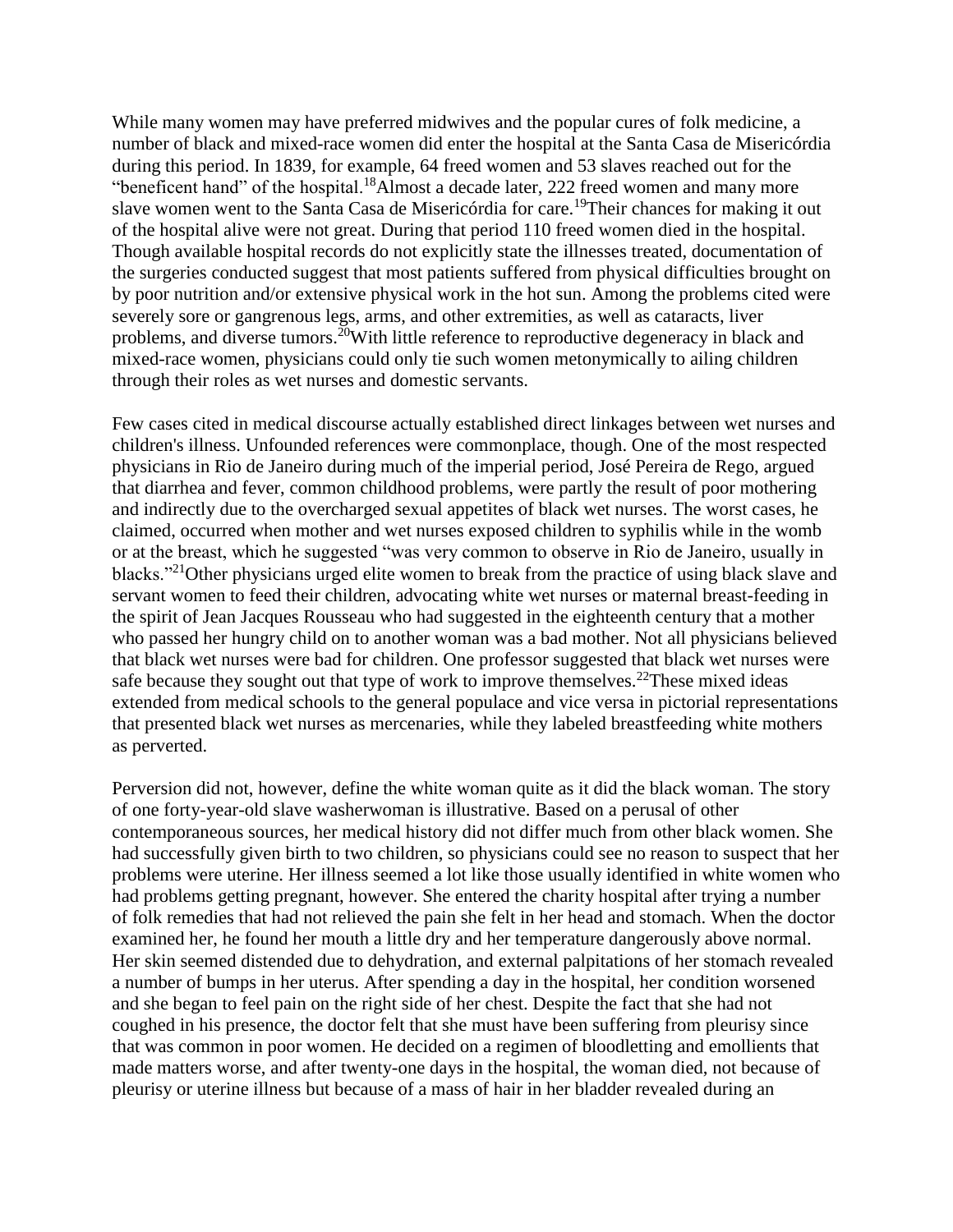autopsy. Her physician suggested that her case was "very rare in the human species".<sup>23</sup>There was no speculation about how the ball of hair made its way into the woman's stomach. Nor was there a discussion of her uterine capabilities. He simply described her as an animal and identified her by "perverse "difference.

Other references to black women in journals and theses focused on sexual abnormalities, even in cases where the vagina should have been the last concern of physicians. In one case, a black woman with an abscessed gum went to see a physician because the pain in her mouth made it difficult for her to swallow. Despite noting that she was probably suffering from tetanus, the physician proceeded to comment on her sexuality, claiming that she was muscular with a natural facility for sex. He used the opportunity to comment on her condition to reiterate the stereotype of the masculinized and sexually free black woman.<sup>24</sup>A student comparing the sexual organs of black and white women presented a similar picture but in far more general terms. He cited the scientific studies of the Hottentot Venus and claimed that most writers agreed that black women had highly developed vaginal lips. He tied such developments to the "abuse of coitus" rather than to natural or genetic causes. The student wrote, "Over the lateral parts [of the vagina], one finds the large and small lips or (nymphs), which, according to many authors, are more developed in those women that have abused sex, notwithstanding, this disposition exists naturally in many countries, most of all in Africa among the Hottentot women."<sup>25</sup>

During the imperial period, physicians made very clear distinctions between sexuality and reproduction. They suggested quite simply that they were antithetical to one another, supporting a general belief in the existence of two kinds of women: upper class white family women and other women who helped keep white women honest by providing a sexual outlet for men in need. In physicians' eyes, white women who engaged in intercourse for the purpose of reproduction were not sexual. One student tied what he saw as the female desire for family to an innocent preference for friendly companionship over carnal relations. He wrote, "women prefer platonic love while Epicurean pleasures are more attractive to us [men],"<sup>26</sup>distinguishing reproduction as feminine and sexuality as masculine. Brazilian doctors in the mid-nineteenth century generally viewed sexuality as unfeminine and detrimental to the supreme function of woman since they felt good ladies could desire nothing more than fulfilling their roles as mothers. Doctors urged women to devote themselves to developing their reproductive power and their maternal instincts by embracing domesticity, while they encouraged men to express their virility whenever possible. Women were to embrace their husbands without any modicum of physical pleasure. Doctors warned that spasmodic movement during the act of sex in women could lead to sexual promiscuity. As one physician claimed: "Everything that is capable of causing excitement and erection, and promoting the concentration of forces in the genital organs, could give way to nymphomania."<sup>27</sup>Orgasms were out of the question for respectable ladies.

#### **The Nervous Womb: Total Body Dysfunction**

Hysteria was difficult for Brazilian physicians to distinguish from other illnesses since most of them used the term, as did European and North American doctors, as a catchall diagnosis for problems doctors could not otherwise identify. Laryngitis, nausea, heavy coughing, and sneezing, as well as uncontrolled screaming, laughing, and crying were all "symptoms" of hysteria. One student, Antônio Martin Pinheiro, returned to historical descriptions of the illness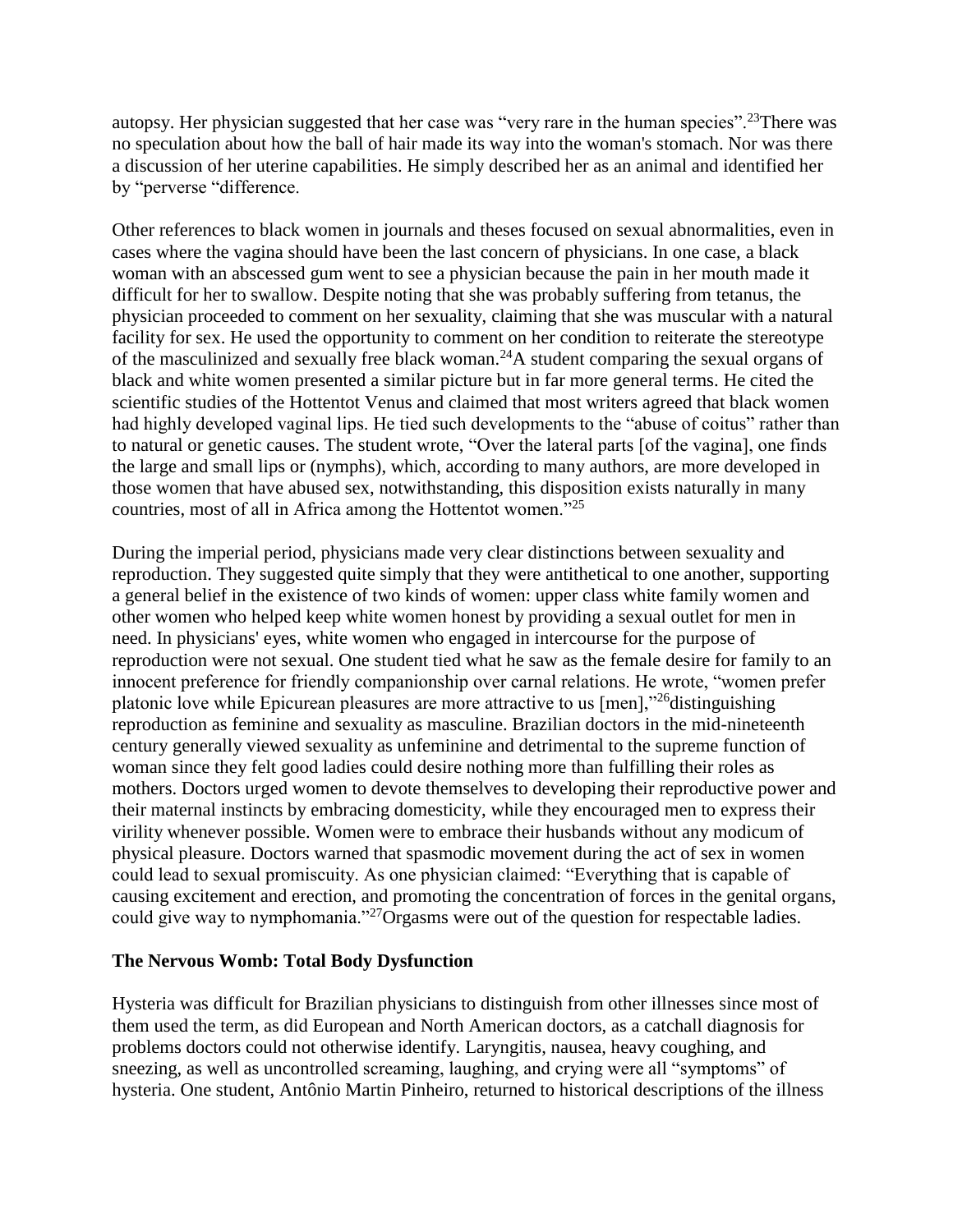and defined it in terms similar to those of ancient and classical medical writers. He argued, as they had, that hysteria was particular to women because of the overriding influence of the womb in the female system. In concert with Hippocratic writers, he also suggested that thirst and internal dehydration were central to the onset of the disease, but he noted that it was difficult to see any major form of visible physical modification since the uterus suffered its main effects. Of course, it was unclear how physicians discovered the internal alterations that Pinheiro referred to as organic lesions of the uterus. Though he did not support the outdated hypothesis of the wandering womb, the Brazilian student did reiterate Soranus and suggested that scars on the uterus could adversely affect rational abilities by putting too much pressure on the brain. He argued that the constriction of the throat that appeared commonly in hysterical women proved that uterine swelling could reach far beyond the abdomen. He also felt that hysteria could lead to sexual promiscuity, suggesting that many women felt sexually stimulated by their attacks because of the movement in the uterus. Among the varied cures he found useful were emollients, enclosure, and bed rest.<sup>28</sup>

In 1838, Rodrigo José Maurício Júnior, one of the first medical students to graduate with a special focus on women's health, submitted a thesis on the causes and effects of hysteria. Using the classical definition of the womb as the center of the female body and mind, Maurício argued that the veins and nerves surrounding the lower abdomen connected the uterus to the central nervous system and the brain. Maurício identified the extreme modification of the reproductive system during puberty as the primary force behind the nervous energy and poor uterine function displayed in hysterical women.<sup>29</sup>Since virtually all adult women had experienced the changes of puberty, it was difficult to conceive how puberty exacerbated problems in some and not in others. Though Maurício tied a predisposition to hysteria to poor uterine development, he did not dismiss environmental and cultural factors for either problem. He noted that hot and humid climates contributed to excitability and convulsions, suggesting that something as simple as the sunlight or an erotic image in romantic literature could entice women to act on unacceptable desires. Maurício advised that young women with a sanguine temper, pale complexion, and nervous excitability stay away from anything that could excite their imaginations in the early stages of puberty. His list of forbidden fruits included painting, literature, music, alcohol, spicy foods, fragrant emollients, and coffee, as well as the proximity of a desired male.<sup>30</sup>

Citing two cases he witnessed as a student, Maurício argued that marriage and regular exercise were the most effective treatments for hysteria. He noted that a thirty-year-old widow with a nervous temperament and a sedentary lifestyle began to experience irregular menstrual cycles. She also lost sensibility in her extremities and started to have periodic facial convulsions. At one point, the spasms exaggerated such that she lost control and began to foam at the mouth. Her physician suggested that she marry to satisfy her "natural urge" for love and reproduction. He hoped marriage would cool her system. After giving herself to a husband, the woman's condition reportedly improved. She no longer displayed symptoms of hysteria or menstrual irregularity.<sup>31</sup>In another case, a young married girl with a delicate constitution and nervous temperament entered a profound state of depression two years after her wedding. She began to experience inexplicable crying fits that irritated her ears and throat as well as the muscles in her abdomen. Her constant sobbing subjected her body to such pressure that she had difficulty breathing because the muscles surrounding her lungs constricted. After a full year of bloodletting and forced menstrual evacuations, special diets, and aromatic infusions, her condition continued to worsen. Symptoms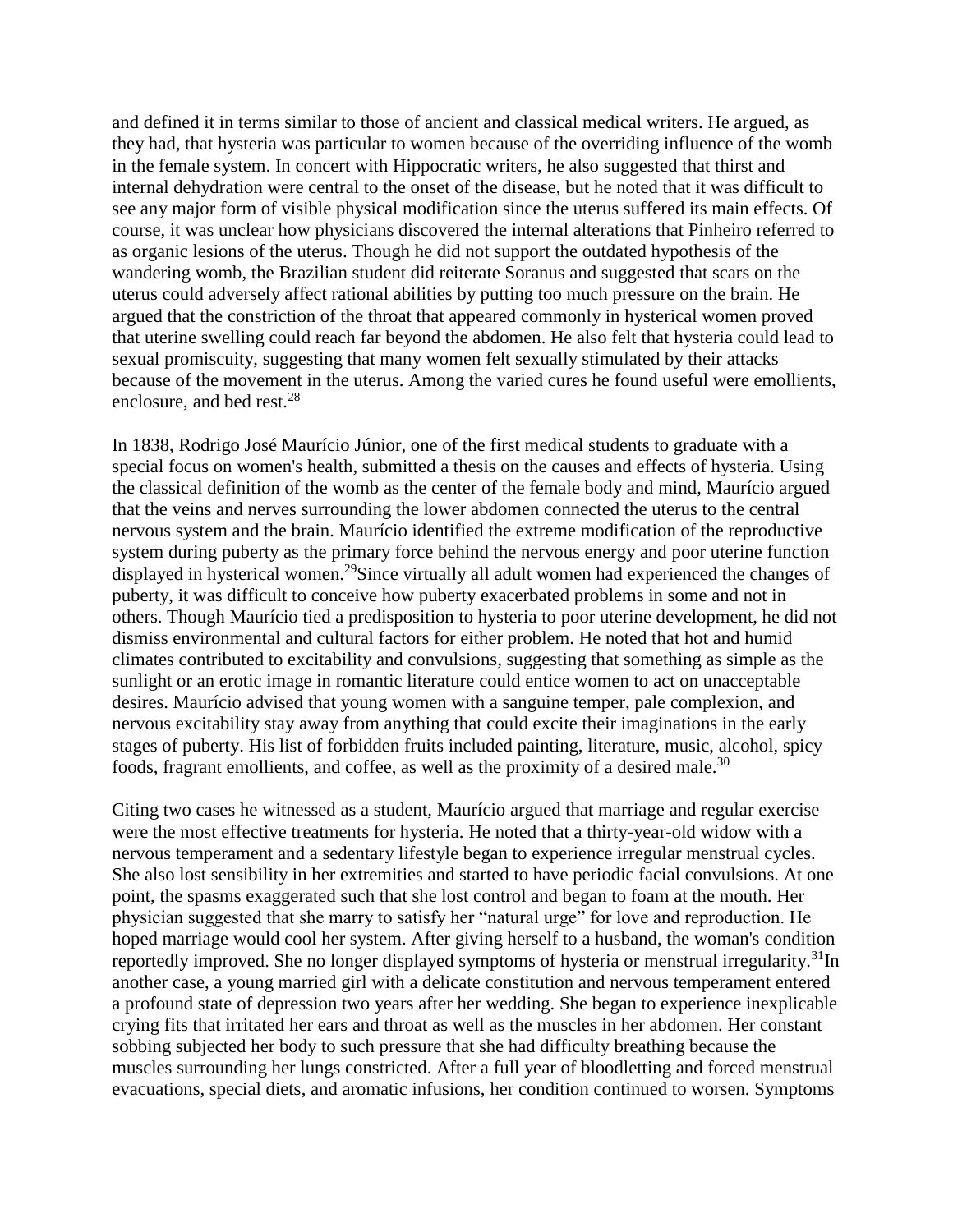only began to subside when she started walking regularly.<sup>32</sup>Despite overcoming hysteria, the woman was still sick. Just as her condition began to improve, physicians suspected respiratory swelling. Doctors concluded that her weak constitution and prolonged depression had given way to tuberculosis.<sup>33</sup>

In many ways, the romantically inscribed version of tuberculosis was a symbol of the elite white woman's struggle in nineteenth-century Rio de Janeiro. Its appearance highlighted the difficult mediation elite ladies faced in patriarchal society, since they were expected to tap into their reproductive urges without falling prey to vanity or sexual desire. Men warned them to avoid sexual activity not tied to the purpose of reproduction. Women who internalized society's view of exclusively reproductive sexuality undoubtedly felt as if they had violated a social pact when they had difficulties conceiving. Paradoxically, men also expected women to stay out of the public eye, just as they encouraged women to exercise in the open air. In addition to these expectations, elite men urged cultured white women to display cultural refinements without absorbing art, literature, or other intellectual pursuits. Some reading was preferable, but excess favored the unhealthy development of intellect over the reproductive system.<sup>34</sup>This simultaneous repression and expression of sexuality and intellect must have led to conflict within the female mind and body. Social pressures that connected uterine problems with other functions like breathing and thinking must have exacerbated if not caused many women's' problems.

The equation for good health in nineteenth-century Brazilian medicine was stacked against women of all races in favor of white men. Those who could control and represent illness as otherness held an extra advantage. With limited access to scientific technology, nineteenthcentury physicians used discursive strategies to diagnose and define their patients. Through rhetoric, developed from experience and observation, male physicians wrote the female body based on its perceived difference from the male body, generally leaving black women out of the analysis. Medical professionals constructed the so-called differences between white men and women in nineteenth-century medicine. More importantly, they determined the standards for health and intervened in women's lives to impose such standards. The male reproductive system was not something that concerned medical professionals at that time since few would concede that it could be subject to diseases other than those passed through sexual relations.

Women's health or lack thereof should be understood, thus, as the creation of the men who studied and expressed its importance. Women were restricted from participating in their own medical treatment because men thought it would upset the balance of their system by exercising their brains to the detriment of their reproductive systems.

Women who did participate in women's health during this period typically scandalized male physicians. Male doctors at the academy ridiculed one midwife, Madame Durocher, for example, despite her success as the midwife to the royal family and other elite families. She delivered the female babies in the Bragança clan who lived through childhood while men at the medical school had lost the male heirs to the Brazilian throne. A French immigrant in Rio de Janeiro and the wife of a physician, Madame Durocher was taller, stronger, smarter, and more masculine than many thought she should have been. For physicians at the medical school, she was a genetic curiosity herself. She sported a thick black beard that made it difficult to distinguish her as a woman. Had she not favored dresses over trousers and long hair over a shorter style, some men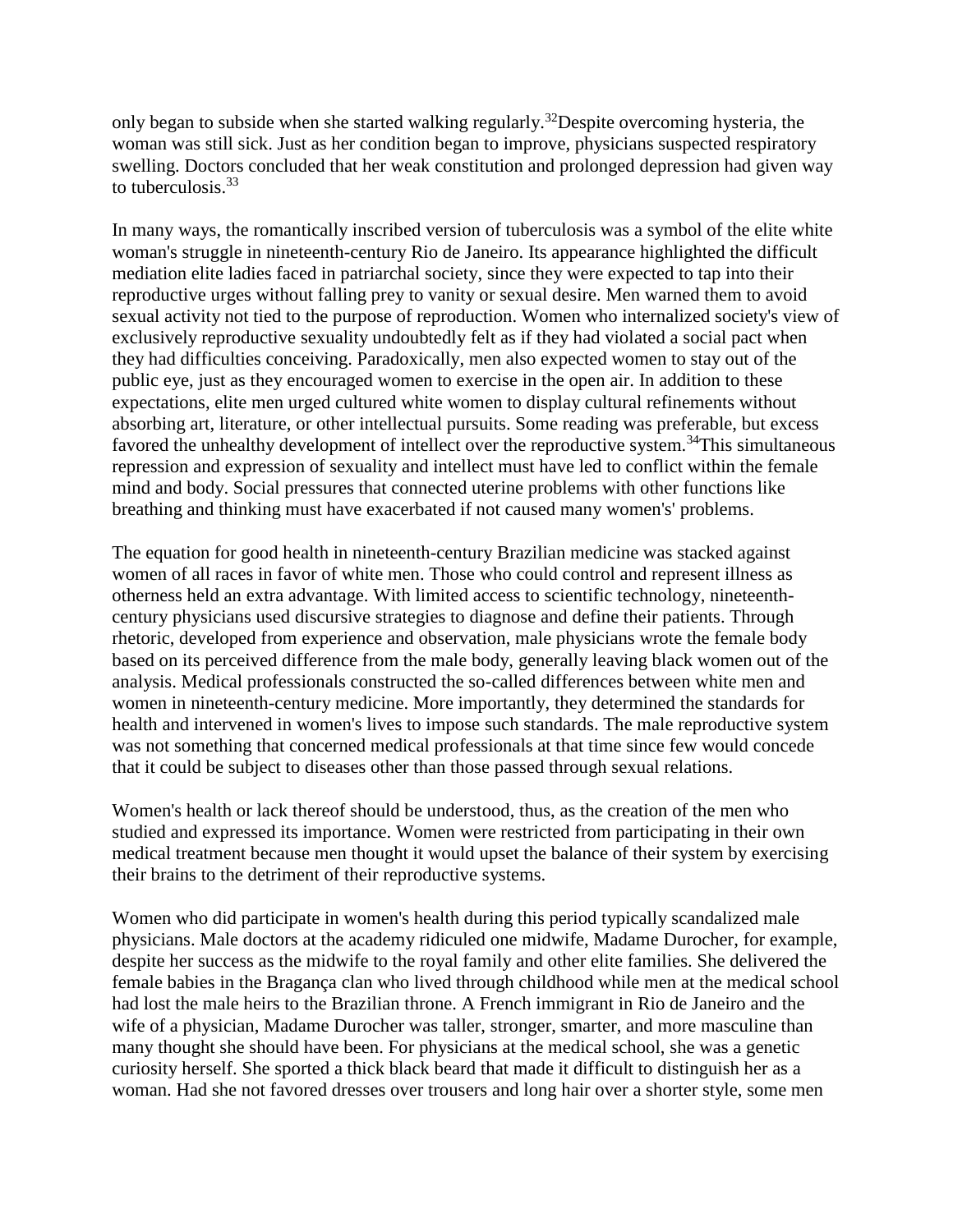might have mistaken her for a man. Her regular presence in the maternity clinic at the medical school seemed a further indication of her masculinity. The ambiguity of Durocher's appearance and her tie to powerful families enabled her to enter a male sphere, though constantly under scrutiny and ridicule.<sup>35</sup>She was proof that a woman who used her brain could not really be a woman. Most women did not possess such ambiguous features and they held little hope of entering medical professions.

#### **Reproduction and Nation**

In 1839, João das Chagas e Andrade submitted a thesis that illustrated the relational dichotomy between men and women. He observed that women were smaller than men and their bones and muscles were typically weaker. For that reason, he suggested women could not sustain the force men endured but they could withstand the rigors of pregnancy and childbirth if they cared for themselves properly. That was why, Andrade claimed, women lived lifestyles that were more sedentary. Tying gender roles directly to the shape and function of the body, Andrade reasoned that women's bodies paralleled their function in society: "Flexible bones give the female body a form that is more analogous to her prescribed destiny."<sup>36</sup>Judging from women's ability to develop a fetus and feed a newborn child, he claimed that pregnancy and childcare had to be the primary duty of the female body. He identified the vagina, the vulva, the uterus, and the breasts as the most important parts in the female system. The first two organs, he argued, worked in tandem to inspire women to procreate, while the second two enabled them to do so. Andrade suggested that the flexible and soft quality of the female body also enabled the breasts to swell with milk during and directly after pregnancy: "The clavicle bones are less curved to allow more space for the development of the breasts."<sup>37</sup>

Andrade read and wrote the female body as a supplier of life. After establishing the importance of the female reproductive organs, he turned his attention to puberty, the period in which he felt women became viable members of society. He argued that understanding the instability of physical changes during puberty would help physicians develop hygienic means to modify the female body and eradicate the illnesses that appeared during its onset. Hygiene, he wrote, "made it possible to correct the deviations of nature."<sup>38</sup>Under the watchful eye of physicians, Andrade felt that women could avoid problems like epilepsy, hysteria, and nymphomania. He viewed menstruation as the best thermometer of women's health. If menses did not appear in Brazilian women during their early teenage years, he suggested that this indicated they had some natural or genetic impediment to reproduction. It was equally problematic for menses to appear too soon, since the early onset of puberty generally marked accelerated reproductive development. He noted that white women rarely suffered from the second problem, since their internal systems were thought to be too cold for menses to appear even at the correct time. Andrade felt that moving the ligaments surrounding the womb with periodic exercise could warm the uterus. In cases where a woman's internal organs were especially cold, he claimed that rigorous horse rides and warm baths would be the best treatment. He noted that a daily walk would suffice in cases of more normal temperatures.<sup>39</sup>

A mediation of internal and external temperatures was not the only challenge Andrade identified for young white women in Brazil. He suggested they had to be better prepared to adjust cultural expectations to their physical abilities. He claimed that women's rational brain mass was smaller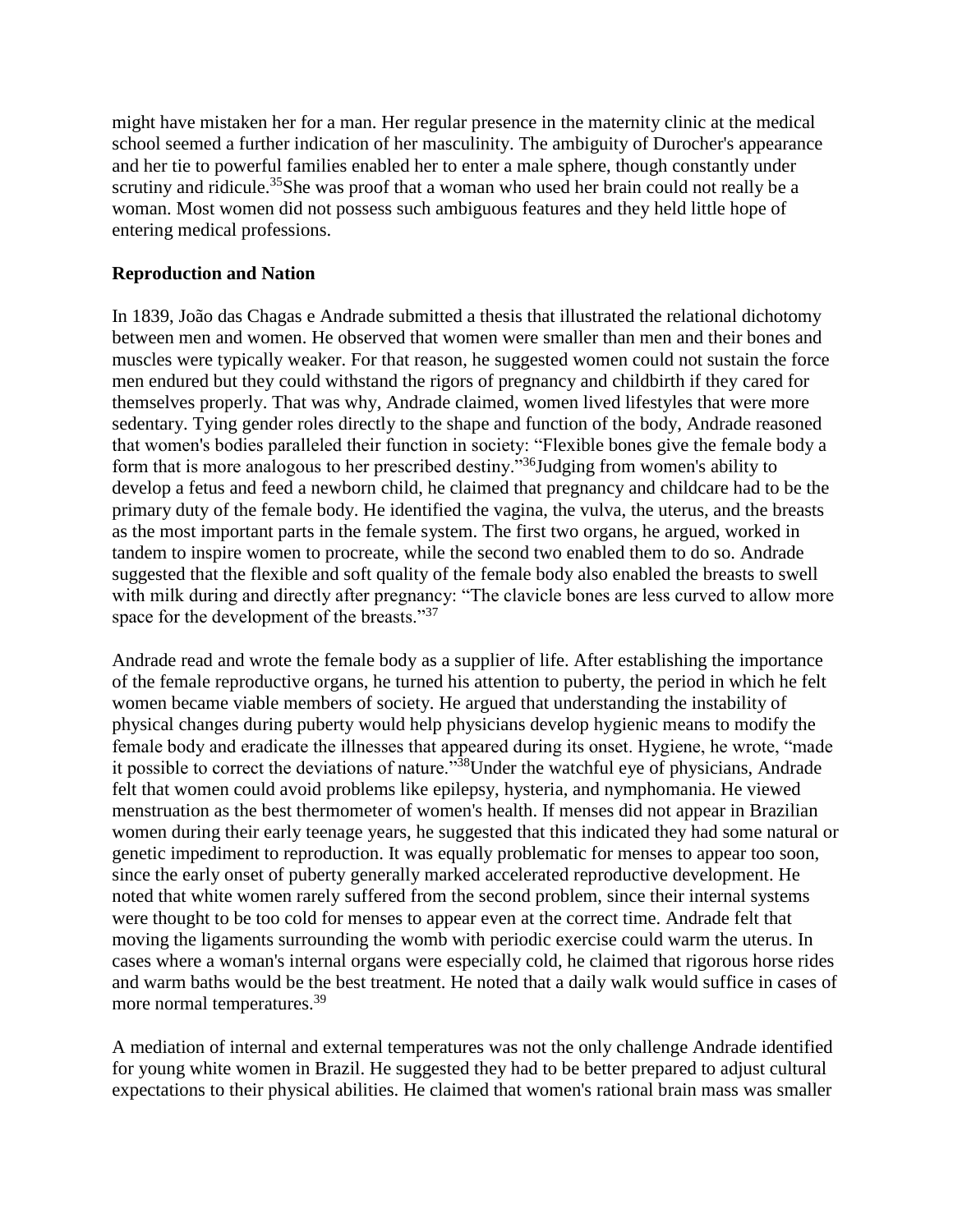than men's. For that reason, he claimed female intellectual capacities were more limited: "From the natural inferiority of the brain, it follows that the collective intellectual capacities of the woman pale in comparison to those of man."<sup>40</sup>As a result, he suggested that women would be more likely than men to feel overwhelmed by excessive mental stimulus. Too much intellectual activity, he argued, could inhibit the uterine function by enhancing female sensibilities beyond the necessary inspiration of reproductive urges. Based on pure speculation regarding the development of the female brain, Andrade maintained that women were especially prone to becoming overly sensitive if they read too much or became too interested in music and dance. With no empirical evidence and no real idea of what the female brain looked like, he claimed that the area of the brain responsible for emotions developed more in women than men at puberty. He suggested also that any additional growth could place unbearable pressures on the other bodily functions, making it difficult for women to breathe and eat, let alone fulfill their destinies as mothers.<sup>41</sup>Andrade was not saying anything that other Western physicians had not already said, but he was applying their hypotheses to the Brazilian context at a crucial juncture.

In 1840, professors at the medical school in Rio de Janeiro honored Andrade's thesis as one of the best in the graduating class. They advertised it as a clear and precise examination of the questions surrounding puberty, pregnancy, and childbirth.<sup>42</sup>José Joaquim Firmino Júnior addressed the same concern in his study of menstruation. Like Andrade, he argued that the existence of young women revolved around their ability to bear and care for children: "The life of woman encompasses a series of experiences that converge in one final goal: the reproduction of the species." For Firmino, the most salient function of women in society was the desire<sup>43</sup> and ability to love their families and, by extension, their nation. As a transmitter of human life, Firmino maintained that women were to transcend their mortal beings and offer their hearts and minds for the advancement of men in their society: "A woman no longer lives for herself; she belongs to her species and posterity, and not to the present. She is called to the end for which she is destined—procreation."<sup>44</sup>

In the presence of the emperor in December 1841, José Tavares de Mello, another student at the Imperial Academy of Medicine, suggested that puberty was a metaphor for the early stages of national development. He described the period thus: "It is the moment in life where nature, after having given the principal organs of the [masculine and feminine] economy a chance to develop, as they should have, grants members of each sex the respective means through which to meet and propagate the species."<sup>45</sup>In addition to linking both male and female bodies to the process of reproducing the species, Mello the development of the female body directly to the climate in which women lived. Girls in Brazil, he argued, developed faster than Europeans did because the tropical climate accelerated maturity in the female body.<sup>46</sup>He suggested doctors pay extra attention to white women during puberty, maintaining that unexpected rapid physical changes could lead to inappropriate urges. As his professor, José Martim da Cruz Jobim had noted several years earlier, Mello believed that puberty had to be met with temperance and discretion to result in the eventual propagation of a national people. It was not a period to take lightly.

Mello argued that nature afforded white women the ability to perpetuate and conserve the species, but it was not an easy task. Among the many barriers they faced were heat and humidity as well as poor hygiene and a naturally weak physical constitution. He was especially concerned that women growing up in increasingly busy and crowded cities like Rio de Janeiro would suffer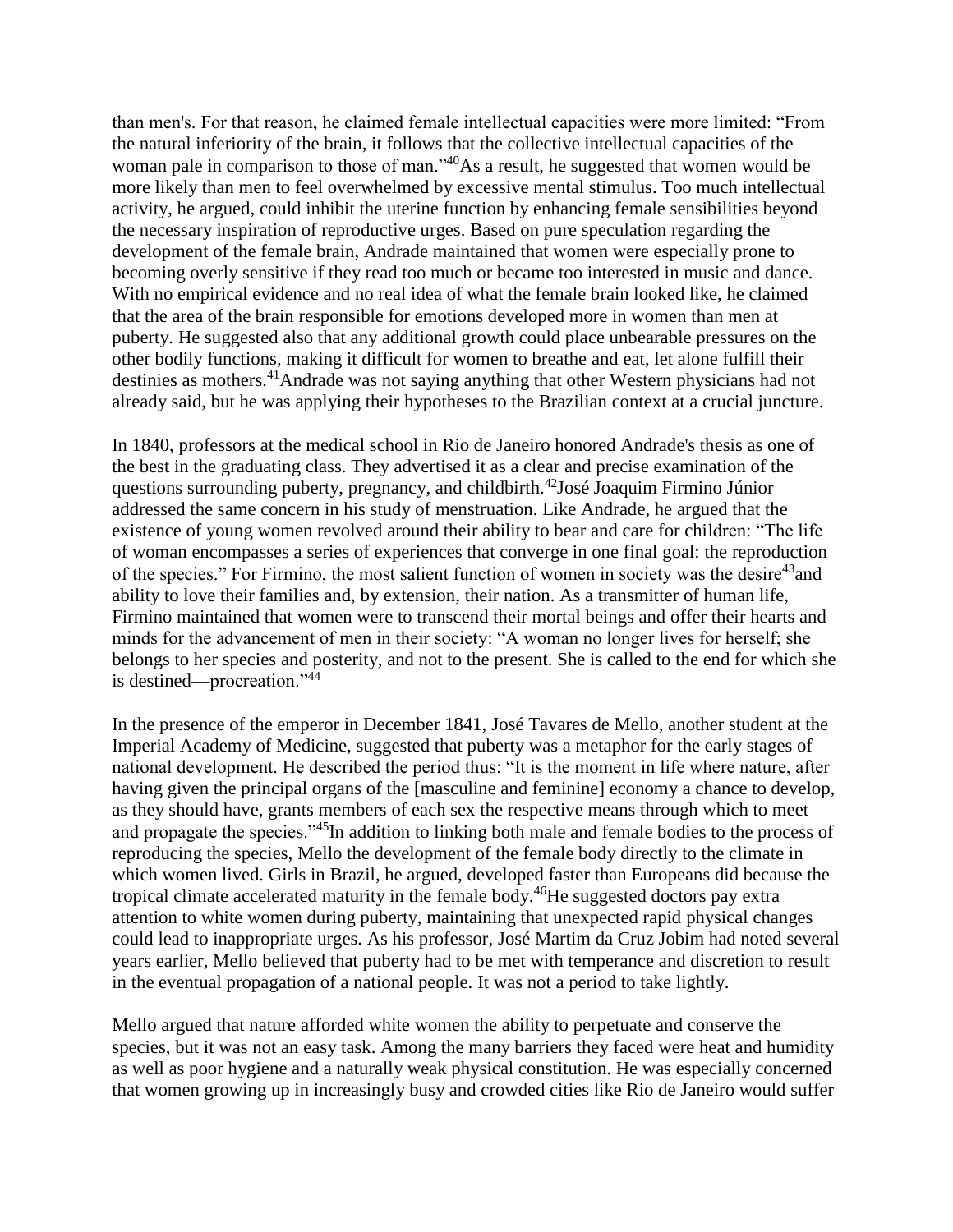dangerously accelerated development because of increased mental stimuli. He wrote, "Prolonged cerebral activity does not only limit the brain's capacity to control action and movement, weakening the energy of other organs, it also gives way to susceptibility, occasioned by seizures, nervous disorders, and several other afflictions."<sup>47</sup>For that reason, Mello urged wealthy families to prohibit excessive reading for girls and to move into suburban areas where women could escape the hustle and bustle of the street. He argued that the quiet and peaceful setting of gardens and countrysides would allow young girls sufficient time to develop physically without external pressures. The fresh air, he stated, roused menstrual fluids into a slow, steady, and regular motion.<sup>48</sup>Mello noted that environmental factors could be fatal, however, if not observed while clothed in the proper attire. He advised that women wear wool and silk in the winter and cotton, and linen in the summer to keep their bodies at the right temperature, since he believed that atmospheric pressures could inhibit muscle movement and constrict the menstrual cycle.<sup>49</sup>

As medical studies of women proliferated in the 1840s, physicians began to take on the roles of architects and designers, counseling their patients on everything from the proper window decor to appropriate clothing. They also advised crown officials on the most effective means to regulate women through hygiene. Physicians became authorities on the tropical climate, common foodstuffs, and fabric. They were so important, as Gilberto Freyre later noted, that they replaced the priest-confessor as the man most privy to the intimate lives of women and their families.<sup>50</sup>Physicians told people when and where to move. They also counseled families on exercise and the proper materials for the construction of homes. At the behest of physicians, elite families began to move to the suburbs south of Rio de Janeiro. Despite attempts to remove themselves from the city into more quiet neighborhoods, elite women still appeared afflicted by varied sexual perversions and lethargy, as evidenced in the continued attention doctors paid to such problems during the 1840s.

Doctors placed white women in an impossible position. Their physical statures, social expectations, and reproductive capabilities did not coincide with success. Discourse surrounding such failures in the 1840s led some intellectuals to question the viability of elite white motherhood in Brazil. Speculation in the Academy of Medicine led physicians to explain that white women could not properly mediate the changes in their bodies and the growth of the city with the pressures of heat and humidity. Simply put, they were not reproducing as expected. Black and mixed-race women, on the other hand, did seem to get pregnant and have children, much to the chagrin of officials who desired the reproduction of white Brazilians. In the 1850s and 1860s, physicians referred to black and mixed-race pregnancies with greater frequency. It seemed that the ideal solution to population and race problems was not attainable, but something had to be done to ensure that Brazil would prosper.

<sup>1</sup>José Martim da Cruz Jobim, "Discurso abrindo o seu curso de Medicina Legal na Faculdade de Medicina do Rio de Janeiro, *Revista Medica Fluminense* 2, no. 1 (Apr. 1836): 20–30.

2 Jobim, "Discurso abrindo," 20–30.

\_\_\_\_\_\_\_\_\_\_\_\_\_\_\_\_\_\_\_\_\_\_\_\_\_

<sup>\*</sup>Suzanne M. Schadl is an Assistant Professor of History and the Co-Director of Hispanic/Latin American and Caribbean Studies at Roanoke College in Salem, Virginia.

<sup>&</sup>lt;sup>3</sup>Among the titles of theses in those years were Manoel Moreira de Figueredo e Vasconcelos, "A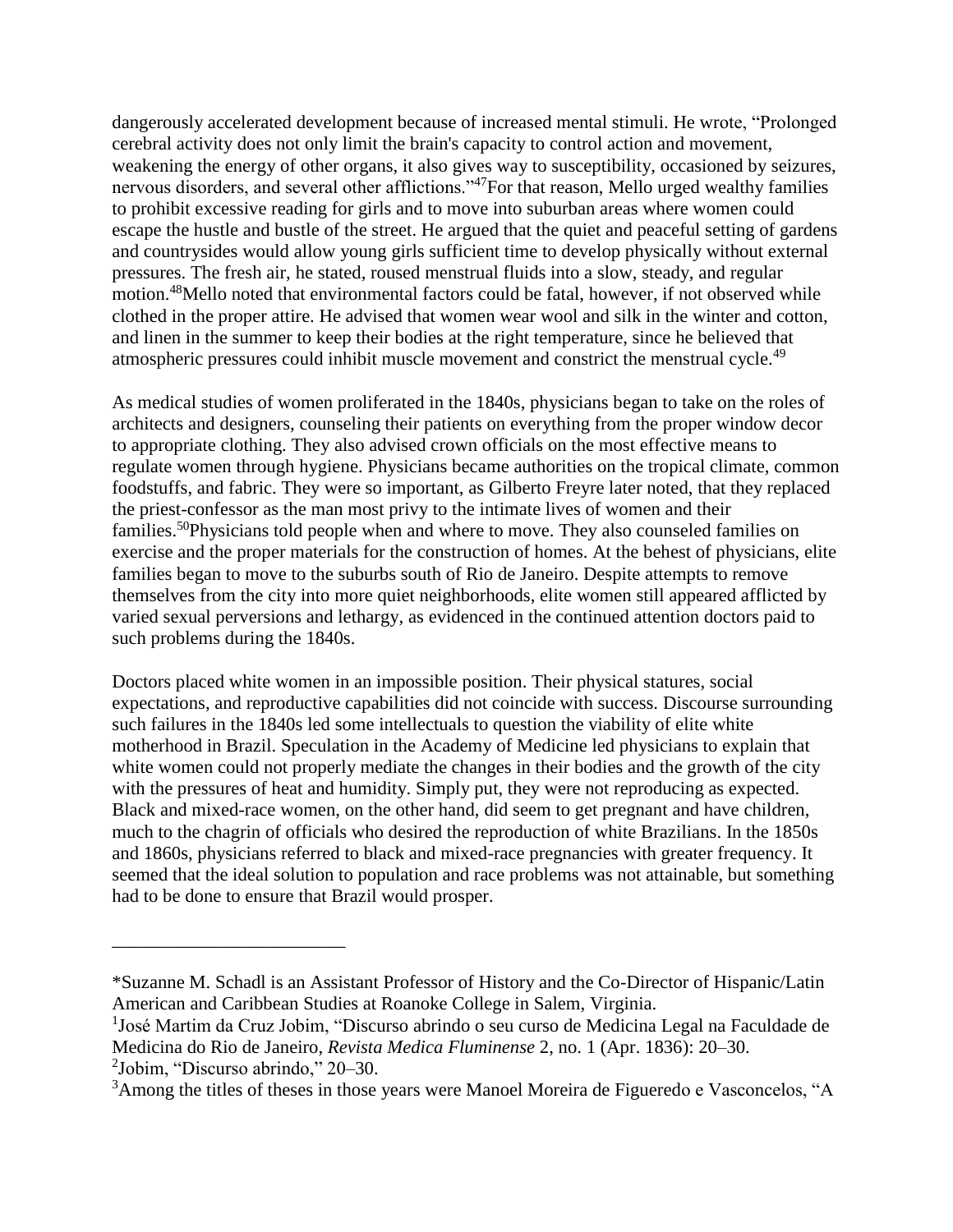hemorragia uterina e puerperal" (1836); Antônio José Rodrigues Capistrano, "A metorrágia" (1836); Antônio José da Fonseca Lessa, "Sobre as convulsões puerperães" (1937); Agustino José Ferreira Bretas, "A utilidade do alimento maternal" (1838); Camilo José de Moura, "O hydrocele da túnica vaginal" (1838); and Pedro da Silva, "Os cuidados que a mulher reclama depois do parto" (1838). These titles are indexed in Fernandes, *O Conselheiro Jobim* and Alfredo Nascimento, *O centenário da faculdade de medicina do Rio de Janeiro 1829–1929: Primórdio e evolução da medicina no Brasil* (Rio de Janeiro: Imprensa Nacional, 1929).

<sup>4</sup>Herculano Augusto Lafance Cunha, S *obre a prostituição em particular na cidade do Rio de Janeiro* (Rio de Janeiro: Typographia Imparcial de Francisco de Paula Brito, 1845). Other titles making this argument included Antônio José Perreira das Neves, "Infanticídio" (1839); Augusto César Sousa, "O parto prematuro provocado" (1839); and Miguel Ferreira Tavares, "Metorrágia Externa Puerperal" (1939).

<sup>5</sup>These included Antônio Gonçalves D'Araújo Leitão, "Hygiene da infância" (1940); Antônio Perreira de Barros, "O abôrto" (1840); Francisco Antônio Nunes, "O trabalho do parto" (1840); Francisco Gonorato de Moura, "O parto impossível" (1840); and Tomas José Xavier dos Passos Pacheco e Costa, "Alimento maternal" (1840).

<sup>6</sup>Dr. Nunes Garcia, "Huma memória sua sobre huma nova cadeira para partos," Notas da Sessão Geral da Academia, August 23, 1838, Archive of the National Academy of Medicine, Rio de Janeiro.

<sup>7</sup>For a history of the school and bibliography of select theses, see Alfredo Nascimento, *O centenário da faculdade de medicina do Rio de Janeiro 1829–1929: Primórdio e evolução da medicina no Brasil* (Rio de Janeiro: Imprensa Nacional, 1929).

<sup>8</sup>Medical professionals discussed these problems in "A Sessão Geral" of 1838. Their commentaries are noted in "Notas da Sessão Geral, Mar. 1939, Archive of the National Academy of Medicine.

<sup>9</sup>Valle, *Mulher e matrimonio,* 13: "o acto da reprodução."

<sup>10</sup>Valle, *Mulher e matrimonio,* 21: "Eu deixo aos legisladores o cuidado de decidir, se o casamento de huma mulher, que tem irrevogavalmente perdido o signal caracteristico de aptidão para a propagação da especie, preenche o fim da lei, e de provar, se he contrario aos interesses do estado."

<sup>11</sup>Gilman," Black Bodies, White Bodies; Gilman, *Freud, Race, and Gender* (Princeton: Princeton Univ. Press, 1993); and Gilman, "Sexology, Psychoanalysis and Degeneration: From a Theory of Race to a Race to Theory," in *Degeneration: The Dark Side of Progress,* ed. J. Edward

Chamberlain and Sander L. Gilman (New York: Columbia Univ. Press, 1985).

<sup>12</sup>Lauderdale-Graham, *House and Street* .

<sup>13</sup>Cunha, *Sobre a prostituição em particular na cidade do Rio de Janeiro,* 32: "As escravas são amas de nossas filhas que no leite com que as alimentam lhes instilam na alma o germen da corrupção."

<sup>14</sup>Anastásio Symphizonio de Abreu, *Da siphilis e dos meios prophaláticos* (Rio de Janeiro: Typographia Universal Laemmert, 1845), 16. "São as encarregadas da saúde e futuro de infelizes crianças que com o leite bebem à peçonha que ha de envenenar a vida."

<sup>15</sup>Cited in Robert Conrad, *Children of God's Fire: A Documentary History of Black Slavery in Brazil* (Princeton: Princeton Univ. Press, 1983), 56.

<sup>16</sup>When black women were mentioned in medical studies of this period it was usually in the context of prostitution and contagious disease. In references to prostitution and syphilis, doctors noted that black women were given to ravenous urges akin to wild animals. They also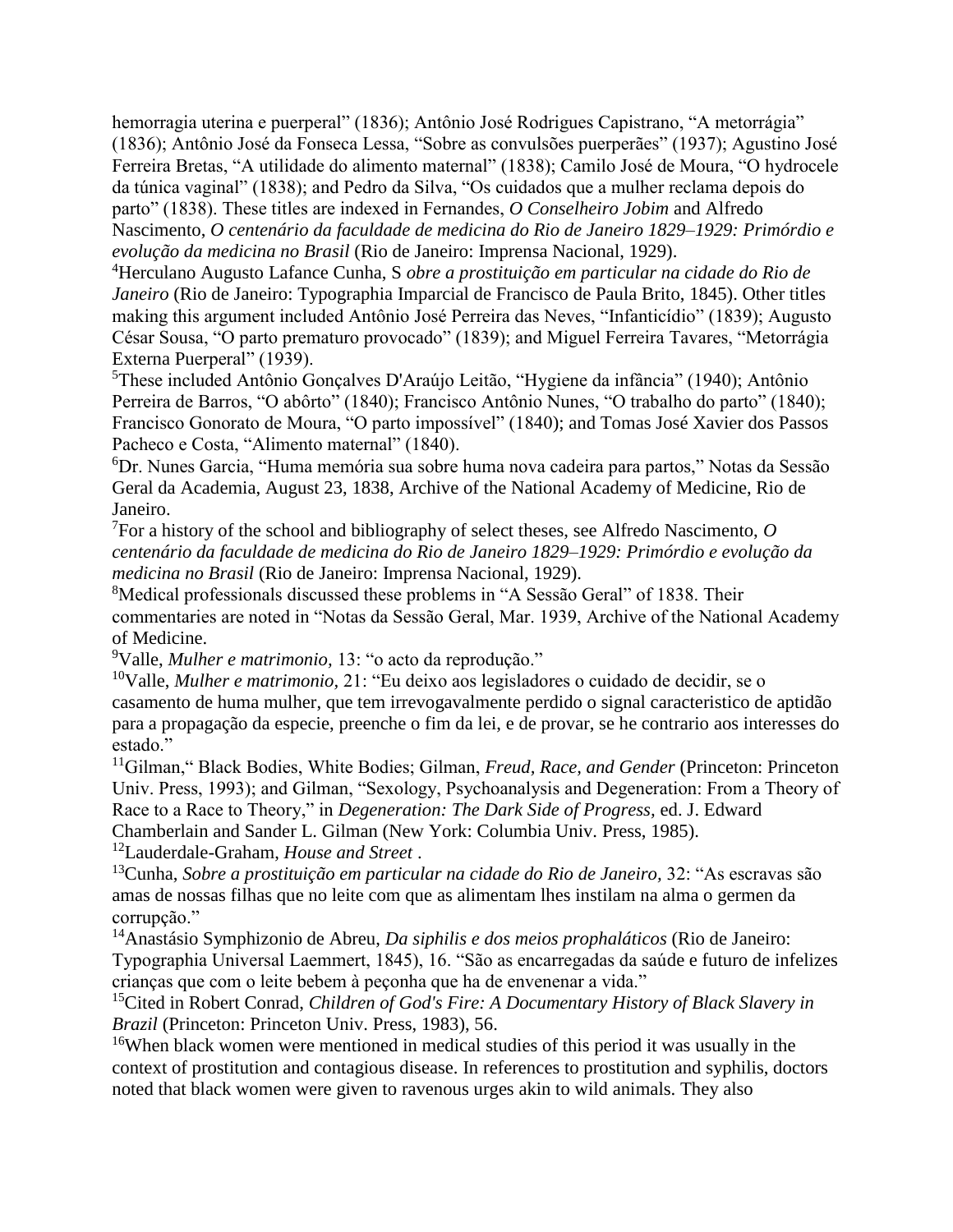complained that slave and servant women did not take advantage of the charity services offered them. See Cunha, *Sobre a prostituição em particular na cidade do Rio de Janeiro,* and Abreu *Da siphilis e dos meios prophaláticos,* 13.

<sup>17</sup>Cunha, *Sobre a prostituição em particular na cidade do Rio de Janeiro*, 19: "As desgraçadas não tendo recursos para tratarem suas enfermidades e não querendo tão pouco receber a mão beneficente que lhes estende a Santa Casa de Misericórdia . . . anezam-se ao mal que as devora." <sup>18</sup>Santa Casa de Misericórdia, Série Saúde, National Archive (IS3-3) Movimento do Hospital Santa Casa de Misericórdia, 1839.

<sup>19</sup>Santa Casa de Misericórdia, Série Saúde, National Archive (IS3-5) Movimento do Hospital Santa Casa de Misericórdia, 1848.

<sup>20</sup>Santa Casa de Misericórdia, Série Saúde, National Archive (IS3-5) Relatório do Hospital Santa Casa de Misericórdia, 1854–1859.

<sup>21</sup>José Pereira de Rego, "Considerações sobre algumas moléstias de crianças mais frequentes no Rio de Janeiro," *Revista de Medicina Brasiliense* 4, no. 7 (1849): 159. É ainda mais grave nas crianças que padecem de outros incommodos, quer no ventre, quer no peito, mormente quando a estes incommodos se ajunta uma disposição hereditária syphilitica ou de outra especie, como é tão commum observar-se no Rio de Janeiro, sobretudo nos crioulos."

<sup>22</sup>Dr. Ferreira Pinto cited in Luiz Felipe de Alencastro, "Vida privada e ordem privada no Império," in *História da vida privada no Brasil: Império: A corte e a modernidade nacional*  (São Paulo: Companhia das Letras, 1997), 11–94.

<sup>23</sup>Francisco Pereira Sebrão de Almeida, "Observação de huma febre intermitente perniciosa, sendo os últimos accessos acompanhados de huma intensa cystite a qual era determinada pela existencia de huma grande quantidade de cabellos na bexiga," *Revista Médica Fluminense* 4, no. 5 (1939): 133–63, "bastante raro na especie humana."

<sup>24</sup>João Evangelista Rangel, "O tétano conhecido debaixo do nome de opisthotonus," *Revista Médica Fluminense* 8, no. 2 (1839): 337–58.

<sup>25</sup>José Rodrigues Gonsalves Valle, *Mulher e matrimónio medicamente considerados* (Rio de Janeiro: Typographia de M.A. da Silva Lima, 1847), 7. "Sobre as partes lateraes achão-se grandes e pequenos lábios ou nymphas, as quaes, segundo muitos autores, são mais desenvolvidas naquellas mulheres que tem abusado cóito, não obstante, esta disposição existe naturalmente em muitos paizes, sobretudo na Africa entre as mulheres dos Hottentotes." <sup>26</sup>Valle, *Mulher e matrimónio,* 13: "ellas preferem o amôr platonico, e que os gostos de Epicuro tem mais attractivos para nós."

<sup>27</sup>Alexandre de Araújo Ribeiro, *A nymphomania* (Rio de Janeiro: Typographia Franceza, 1842), 11: "tudo emfim que he capaz de determinar o excitamento e erectismo, e promover huma concentração de forças para os orgãos genitaes, pode dar lugar à nymphomania."

<sup>28</sup>Antônio Martins Pinheiro, *A histheria* (Rio de Janeiro: Typographia Imperial e Constitutional de J. Villeneuve e Comp, 1948).

<sup>29</sup>Rodrigo José Maurício Júnior, *A hysteria* (Rio de Janeiro: Typographia Imparcial F.P. de Brito, 1838), 14.

<sup>30</sup>Maurício, *A hysteria* , 6.

<sup>31</sup>Maurício, *A hysteria* , 10.

<sup>32</sup>Maurício, *A hysteria* ,13.

<sup>33</sup>Maurício, *A hysteria* , 23.

<sup>34</sup>Medical references during the early empire listed intellectual pursuits among the primary threats to the female reproductive system. See, for example, Anastásio Symphizonio Abreu, *Da*